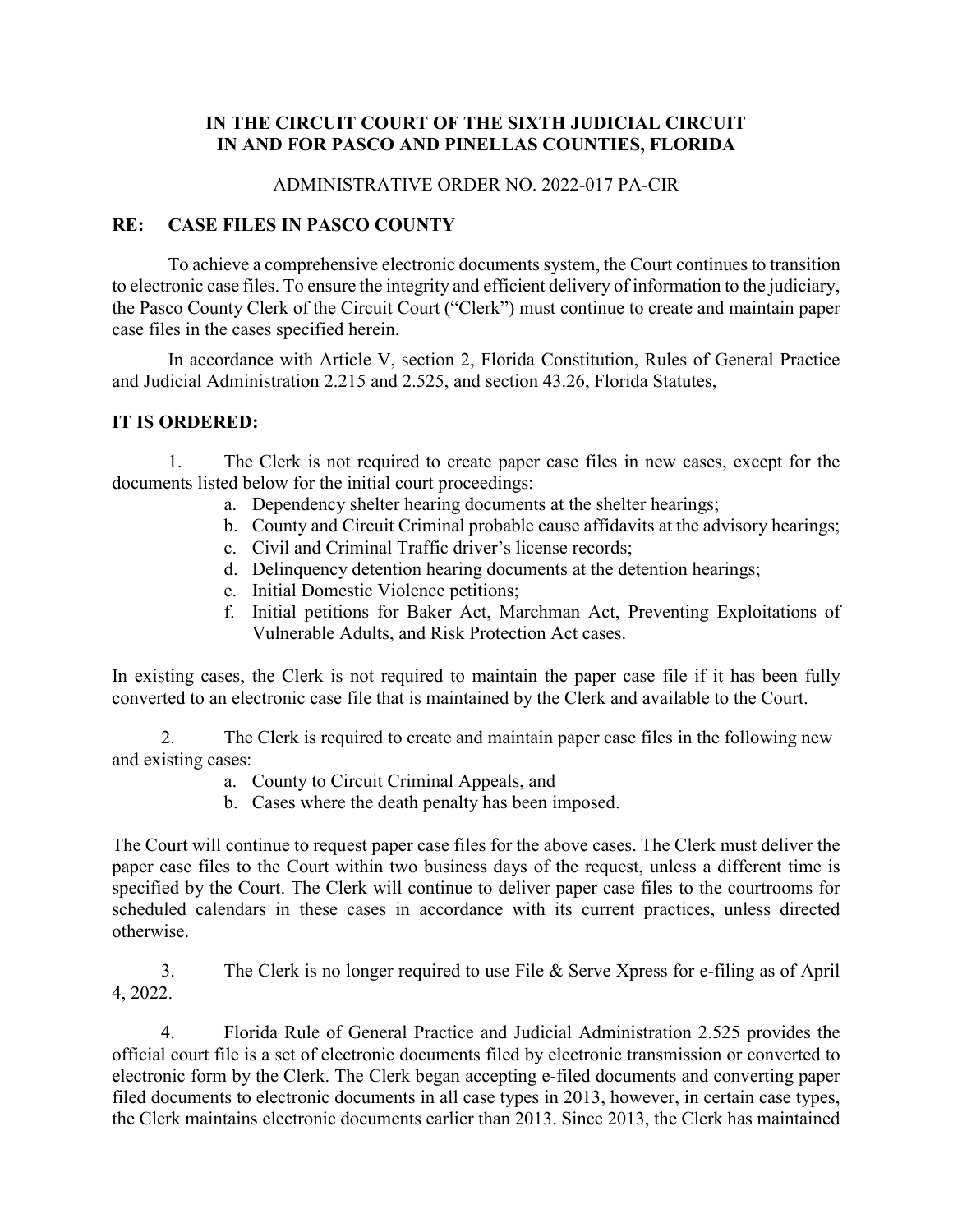electronic and paper case files. Maintaining a dual court case file system of paper and electronic case files is an inefficient process and is financially burdensome for the Clerk. Therefore, the Court and Clerk agree to move forward cooperatively and expeditiously to implement electronic court files. In certain circumstances, the Court, through the Pasco County Administrative Judge, may request the Clerk to print an electronic court file. Such requests will be limited to when paper case files are necessary for the efficient operation of the Court and specifically requested by the Court. The Clerk shall deliver the paper case file to the Court within two business days of the request, unless a different time is specified by the Court. If the Clerk is unable to comply with the Court's request, the Clerk shall seek resolution with the Pasco County Administrative Judge.

5. In cases where a portion of the case file is in paper format, the Clerk's Office will use its best efforts to convert the paper format to electronic if the Court requests the conversion. If back scanning the case file is determined to be too burdensome for the Clerk's Office, the Clerk's Office will seek clarification from the Court as to whether a paper file is an acceptable alternative.

6. In cases where the Court requests a case file that is entirely in paper format and was created prior to April 2013, the Clerk's Office will deliver the paper case file to the Court upon request or will provide the electronic case file if the paper case file has been converted by the Clerk to an electronic case file.

7. Given the exigent nature of juvenile (detention and shelter hearings) and criminal advisory hearings, electronic documents would impede the efficient operation of the Court. Therefore, the Clerk must continue to provide paper copies of charging documents to the Court in accordance with its current practices for these initial hearings.

8. To facilitate the Court's transition from paper case files to electronic case files, the Clerk must provide documents in electronic case files in a searchable PDF format whenever possible.

9. Nothing in this Administrative Order alters the Clerk's responsibility to retain court records as required by Rule of General Practice and Judicial Administration 2.430.

10. The Clerk, upon request, must make the court record available in an alternative method of access that complies with the Americans with Disabilities Act as provided in sections 282.602 and 282.603, Florida Statutes.

Administrative Order 2020-013 PA-CIR is hereby rescinded.

**DONE AND ORDERED** in Chambers at St. Petersburg, Pinellas County, Florida, this day of March, 2022.

# ORIGINAL SIGNED ON MARCH 28, 2022 BY ANTHONY RONDOLINO, CHIEF JUDGE